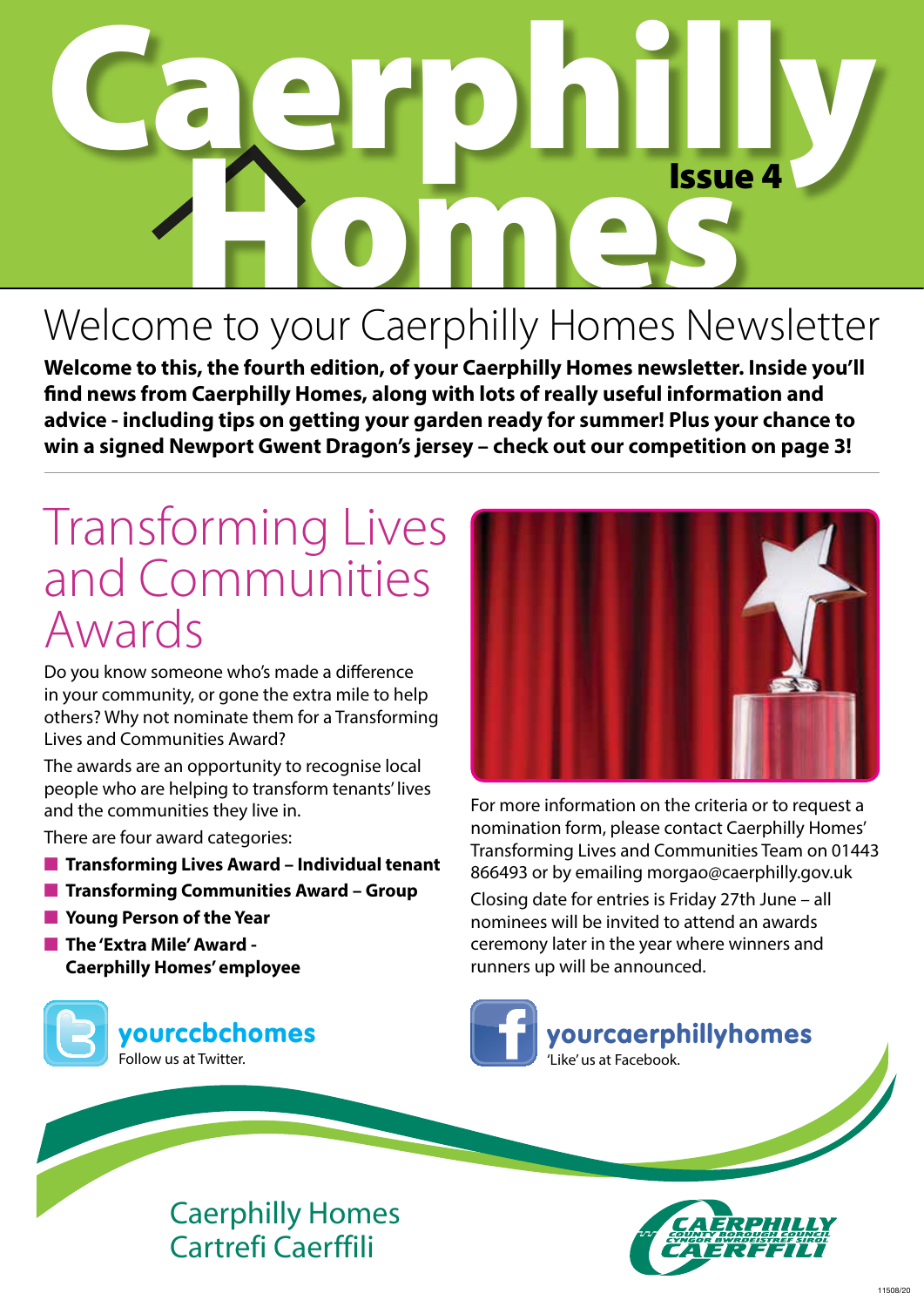## **Have you got what it takes to be an Armchair Reviewer?**

#### **Mrs John and Mr Mayhew do – they've both won £25 shopping vouchers just by giving us their views!**

Armchair Reviewers are tenants who give us feedback on this, your Caerphilly Homes newsletter. Some Armchair Reviewers, like Mr Mayhew, are also working with us to help improve our website.

We're already using feedback from the Armchair Reviewers to help us improve the newsletter, like the new 'What's on' section on page 8.





If you'd like to give us your views and be in with a chance of winning, like Mrs John and Mr Mayhew, then sign up as an Armchair Reviewer! You'll be able to comment on the newsletter before it's

published, from the comfort of your own home!

Each time you send in your feedback, you'll be entered into a prize draw to win a £25 high street shopping voucher.

To find out more contact the Tenant and Community Involvement Team on 01495 235011 / 235557 or by email at housing@caerphilly.gov.uk

## **Community Connectors**

#### Connecting people in the community, to their community

Would you, or someone you know, like to get out more, make new friends and meet new people? The Community Connectors can help you find out more about what goes on locally and can help you get involved. They can also give you ideas of how you could use your strengths, skills and experience to help others.

Community Connectors can:

- Help people remain as independent as possible.
- Help people to improve their sense of wellbeing.
- • Help people to feel less lonely.
- • Help people feel part of a community.
- Find out what support is available close to where people live.
- • Give information and advice to people about local services and activities.

For more information about the Community Connectors please call 0808 100 2500 or email asdit@caerphilly.gov.uk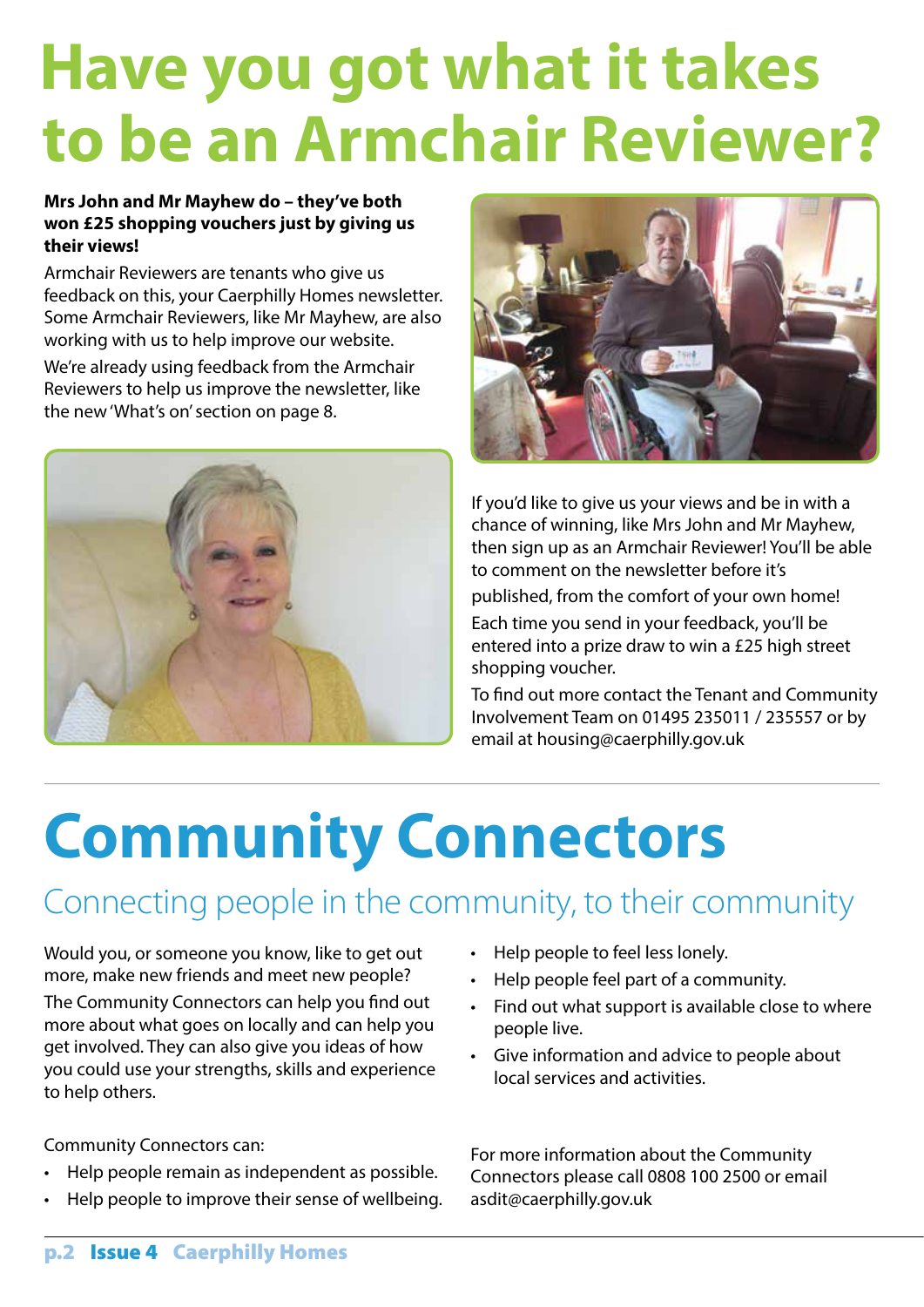## **Launch of Tenant Choice Area**

Tenants will soon be able to view the choices of materials available for Welsh Housing Quality Standard (WHQS) improvements in their homes, such as kitchen and bathroom choices, at the Caerphilly branch of Robert Price Builders' Merchants.

Last year Robert Price Builders' Merchants were awarded a 10 year partnership agreement to supply materials to Caerphilly Homes. This means that they

will be supplying all of the materials for our in-house workforce who are delivering WHQS improvements in tenants' homes, along with components, such as kitchens and bathrooms, to contractors who are awarded elements of the programme.

The 'Tenant Choice Area' will officially open later in the year, at Robert Price Builders' Merchants, 145 Pontygwindy Road, Caerphilly, CF83 3TD.

## **Win a signed Newport Gwent Dragons jersey!**

To celebrate the launch of the 'Tenant Choice Area' we have a signed Newport Gwent Dragons jersey up for grabs! The prize has been donated by Robert Price Builders'Merchants – who are jersey sponsors. One winner will be drawn at random after the competition closes on Friday 20th June.

Complete the form below and send to the Transforming Lives and Communities Team, Cherry Tree House, Carlton Drive, Pen-y-Fan Industrial Estate, Crumlin, NP11 4EA or you can email your answers along with your name and address to housing@caerphilly.gov.uk



1. Name 1 item of equipment available from our Tenancy Enforcement Section to support victims of anti-social behaviour.

 $\_$  , and the set of the set of the set of the set of the set of the set of the set of the set of the set of the set of the set of the set of the set of the set of the set of the set of the set of the set of the set of th

Answer

- 2. What is the weekly starting price for home contents insurance from the council? Answer
- 3. What does CSIMs stand for?

Answer

Name \_\_\_\_\_\_\_\_\_\_\_\_\_\_\_\_\_\_\_\_\_\_\_\_\_\_\_\_\_\_\_\_\_\_\_\_\_\_ Telephone number \_\_\_\_\_\_\_\_\_\_\_\_\_\_\_\_\_\_\_\_\_\_\_\_\_\_\_

Address **and a**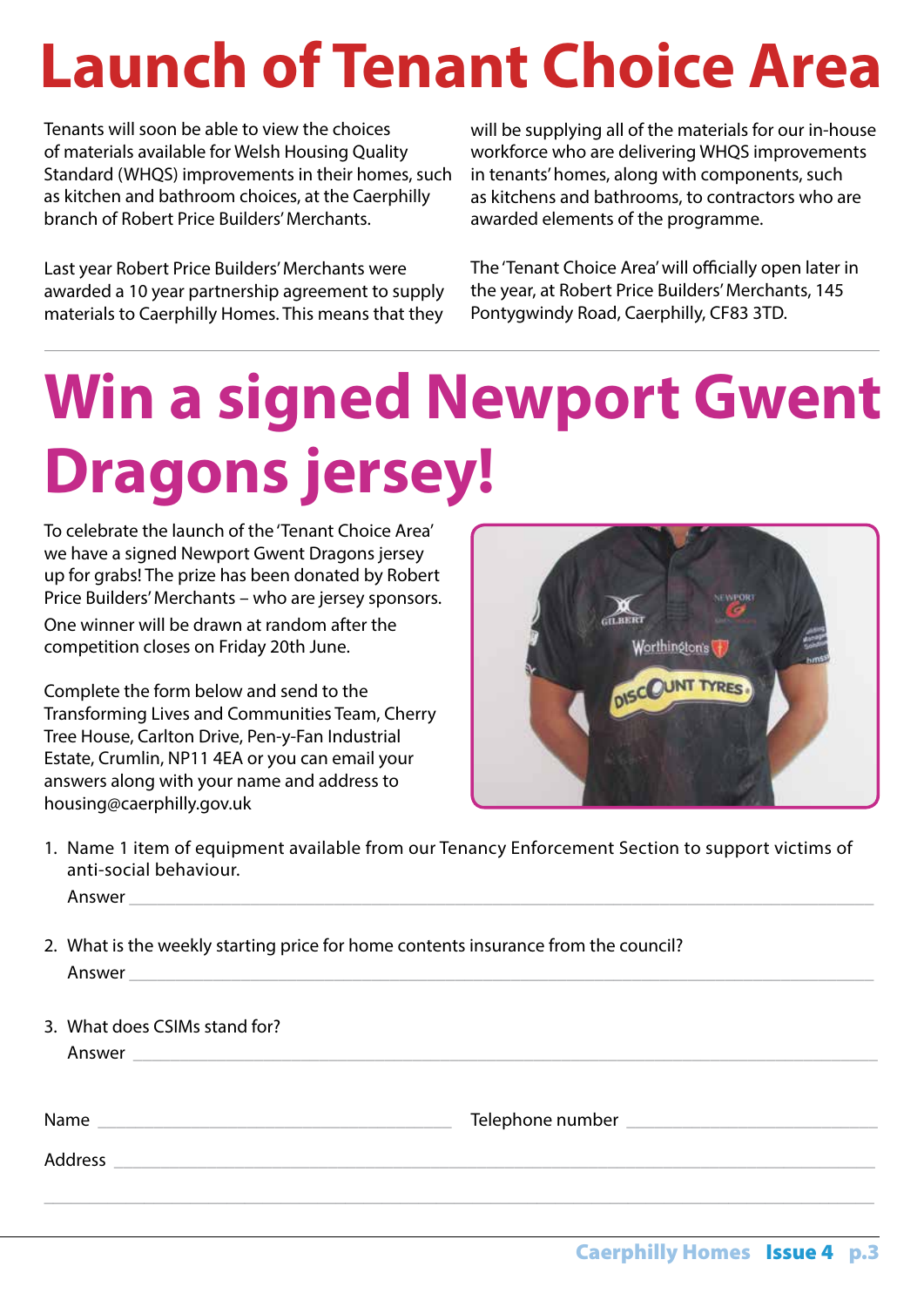## **Protect your home contents**

Have you thought about what would happen if you lost any of your belongings in a fire, through theft or as a result of a burst pipe?

For total peace of mind, Caerphilly County Borough Council provides tenants with a home contents insurance that can be paid weekly with your rent, starting from just £1.08 per week.





With **NO EXCESS** to pay on a comprehensive standard policy - can you afford not to take out cover?

Full accidental damage cover is also available with just a £25 excess.

**Please contact Angela Davies on 01443 863430 to join the scheme or by emailing daviea36@ caerphilly.gov.uk**

## **Homes Task Group Member? Could You Be A Caerphilly**

**Tenant representatives on the Caerphilly Homes Task Group were elected for a two year term which ends this September. We are now inviting expressions of interest from tenants who would like to stand as a Task Group Member until the end of the current Council administration in May 2017.**

The Task Group is a group of tenants and councillors established to oversee the progress of the WHQS investment programme and other promises made by the council to tenants, as part of the housing stock transfer ballot in 2012. It acts as a consultative group on all matters relating to the public housing service.

There are places on the group for 7 tenants from across the county borough; 3 places for tenants from the Eastern Valleys, 2 places for tenants from Lower Rhymney Valley and 2 places for tenants from Upper Rhymney Valley.

Depending on the number of people interested, there may need to be an election in some or all of the three areas. All tenants in a particular area will be able to vote for candidates from that area.

The Task Group meets on a six weekly cycle, meetings are currently held at Penallta House and start at 5.00pm. Transport can be arranged if needed or mileage costs will be reimbursed. The Council can also assist with any carer or childcare costs if those services are needed for you to be able to attend a meeting.

If you would like to register your interest, or would like more information please contact the Tenant and Community Involvement Team **by Wednesday 18th June.** 

You can contact us: Telephone : 01495 235025/ 235011/235557, Text: Text'Task Group'with your name to 07919 627530 and we'll call you back, Email: housing@caerphilly.gov.uk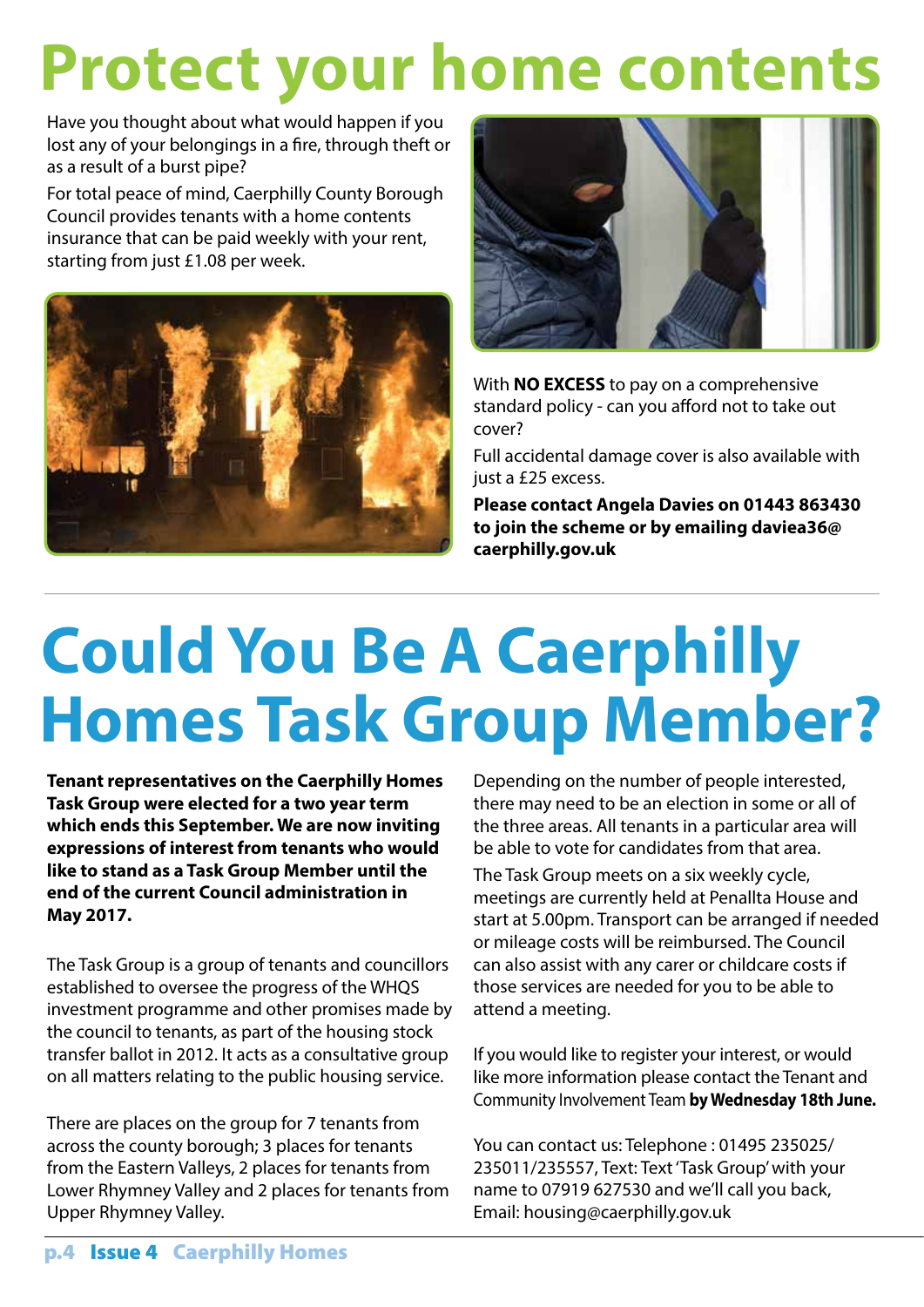### **Delivering our promises**

#### Extra support for victims of anti-social behaviour

Our Tenancy Enforcement Section is offering extra support to the victims of anti-social behaviour by providing equipment to help them feel safer in their homes.

A promise was made to tenants, in the Offer Document before the stock transfer ballot, to enhance the work of our Tenancy Enforcement Section. The new equipment now being offered to tenants is one of the ways that we're delivering on this promise. Extra resources have also been added to the section, with another Tenancy Enforcement Officer to deal with cases of anti-social behaviour.

There is a range of equipment available from the Section to provide extra security and reassurance for victims of anti-social behaviour. The equipment includes personal alarms with torches, door handle alarms, door wedge alarms, window shock alarms, sensor alarms and 24 hour segment timers. Tenancy Enforcement Officers can give a number of different items to tenants, depending on their needs, and tenants are able to keep the equipment.

A number of other items are also available on loan from the Tenancy Enforcement Section to make tenants' homes more secure, including door braces and letterbox fireguards.

### **Learning Festival Event**



In February we hosted an event as part of the Caerphilly Learning Festival.

The event was arranged in partnership with Communities First and Adult Education teams.

Free adult education 'taster' sessions were held during the event at the Twyn Community Centre, Caerphilly. Taster sessions available included planting, managing your money, using your iPad, photography, Welsh, arts and crafts.

It's never too late to learn new skills, so watch out for events taking place near you during Adult Learners' Week in June!

### **Tenant Involvement** – Working groups update

#### Repairs & Improvements Group

The group has been looking at the council's recharge policy on repairs and the standard of properties when they are re-let. The group also continues to monitor the progress of the Welsh Housing Quality Standard (WHQS) improvement programme.

#### Older Persons Housing Working Group

After a busy time overseeing the review of the sheltered housing service, the group has been catching up with some information about service areas and revising their future role. Representatives of the group visited a scheme in Ebbw Vale recently to see how using Royal National Institute of the Blind (RNIB) standards within sheltered housing can help tenants with sight problems.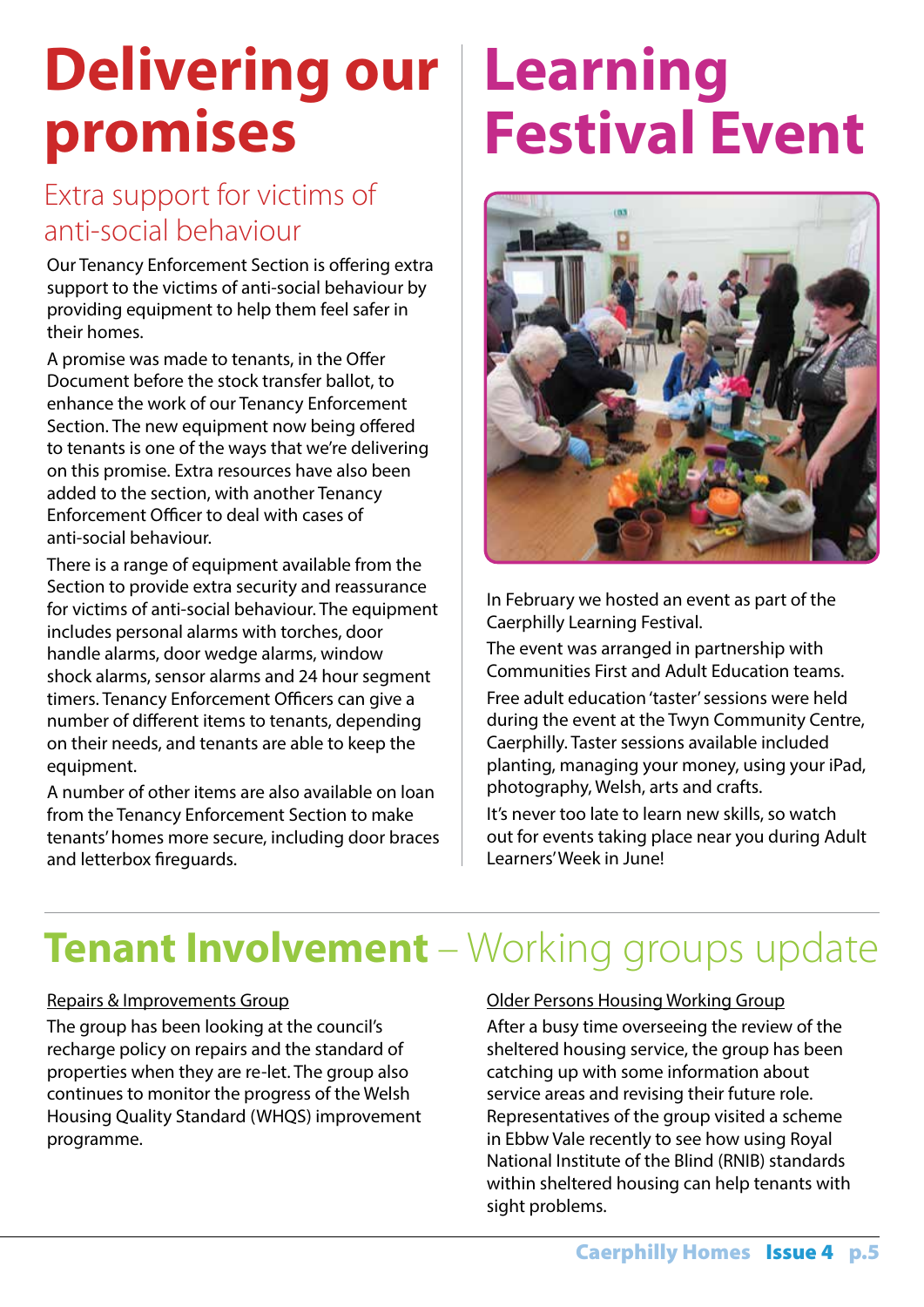### **Home exchange events**

Three home exchange events were held recently in Blackwood, New Tredegar and Caerphilly to help tenants looking to move.

The events encouraged people looking to swap homes to come together to see if they could find a property to meet their needs.

Event prize draw winners were: Mrs Humphreys, New Tregedar, Ms Foxcroft, Penyrheol and Mr Rothwell, Markham.

If you would like more information about a home exchange please contact your local housing office.

You can also register yourself on the Homeswapper website at www.homeswapper.co.uk. If you don't have access to the internet please contact your local housing office, as officers there could complete the registration for you.



### **Estate walkabouts**

Over the coming year a series of estate walkabouts are planned. The first will be held in Lansbury Park, Caerphilly.

The walkabout will offer opportunities for tenants, housing officers and councillors to identify environmental concerns on individual estates. The walkabouts will help housing officers address issues that are important to local tenants and residents.

Tenants in walkabout areas will receive an invitation giving notice of the route, date and time.

For more information contact the Tenant and Community Involvement Team on 01495 235011 / 235557 or by emailing housing@caerphilly.gov.uk

## **Get gardening!**



After one of the wettest winters on record, now is the time to start thinking about getting your garden ready for summer.

Here are some simple tips from Kevin Fortey, our Housing Enabling Officer and resident gardening expert!

- • Start cutting your lawns at the beginning of April and continue to maintain them each week until late October.
- To prevent hedges from becoming unmanageable keep them regularly trimmed.

For the more adventurous....

- • Planting summer bulbs and perennials in borders will help brighten up your garden.
- If you have a patch of lawn in an open, sunny site it could be transformed into a wildflower meadow. Apart from providing cover and food for wildlife, it requires far less maintenance than a traditional lawn and can be planted with a wide range of wildflowers to provide interest from spring to the end of summer.

You could also think about growing your own fruit and vegetables in your garden. Or, if you don't have enough space, you could register for a plot at one of the council's 81 allotment sites throughout the county borough. Contact Alun Jones, Area Parks Officer, on 01495 235473 for more information or email publicservices@caerphilly.gov.uk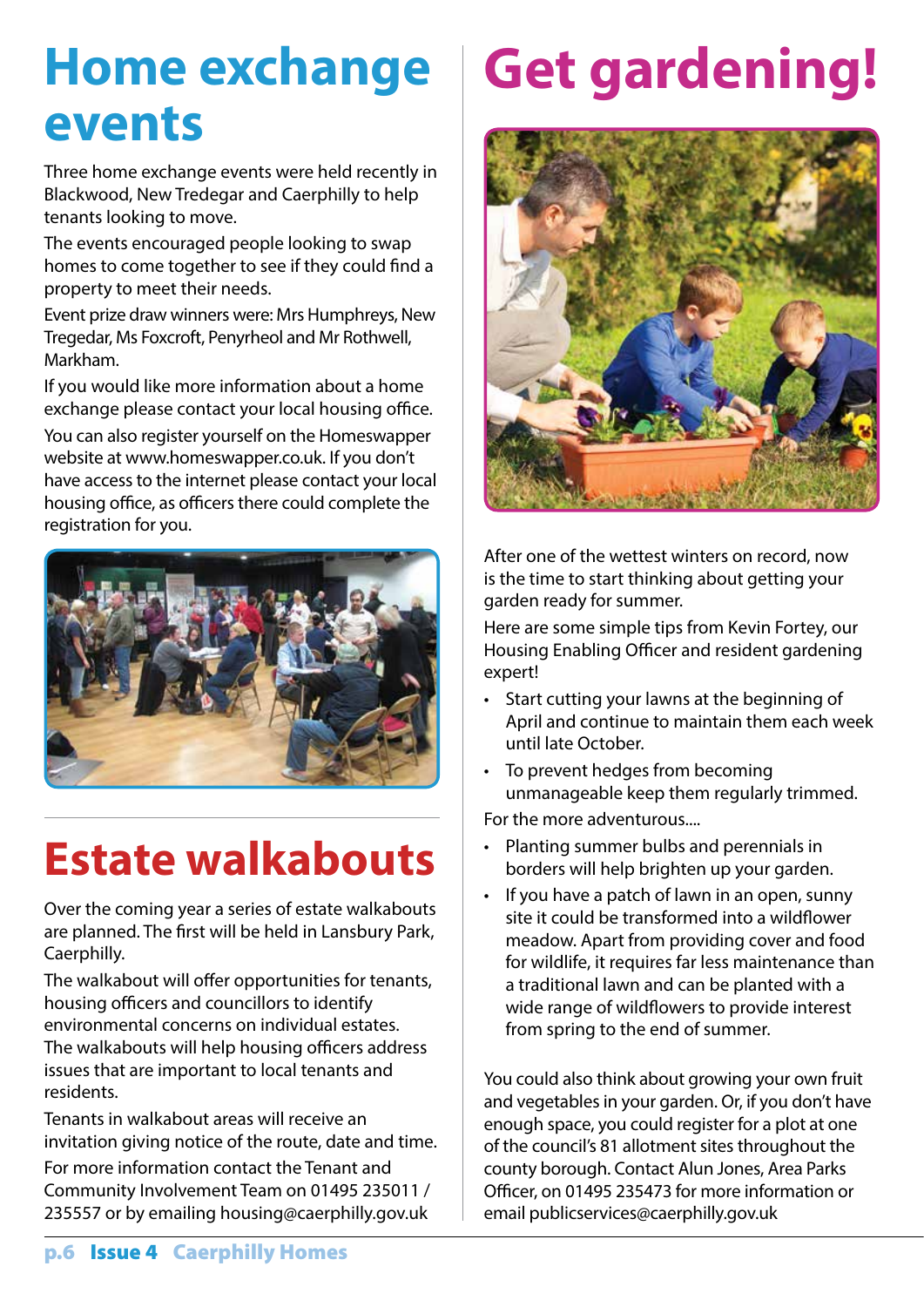

### **Caerphilly Service Improvement Monitors** – CSIMs

The CSIMs is a group of tenants who are helping us to monitor standards within the housing service. The first area that they have been involved with is the Welsh Housing Quality Standards (WHQS) improvement programme.

All tenants receive a satisfaction survey once improvements, such as new kitchens and bathrooms, have been finished and some tenants have kindly agreed for the CSIMs to carry out a face to face survey with them. To date, CSIMs have carried out surveys in Rhymney, Pantside and Senghenydd. Their visits complement the postal

surveys that are returned. Surveys can also be carried out by telephone.

We would like to train more people as Service Improvement Monitors so that we can expand to monitor other areas of the housing service. You would have to do some training but you don't need any specific skills or knowledge.

If you're interested in becoming a Service Improvement Monitor please contact the Tenant and Community Involvement Team on 01495 235011 / 235557 or by emailing housing@ caerphilly.gov.uk

### **Leaseholder sessions**

External works being carried out as part of the Welsh Housing Quality Standard (WHQS) programme affects leaseholders as well as tenants, as leaseholders have to make a financial contribution to the cost of the works. We will be holding information sessions for leaseholders to explain more about the WHQS programme and to discuss any concerns people have.

All leaseholders will receive an invitation to attend a session in their area, but in the meantime if you are a leaseholder and would like more information please contact Laura Jones on 01495 235387 or Allison Davies on 01495 235387 or email housing@ caerphilly.gov.uk